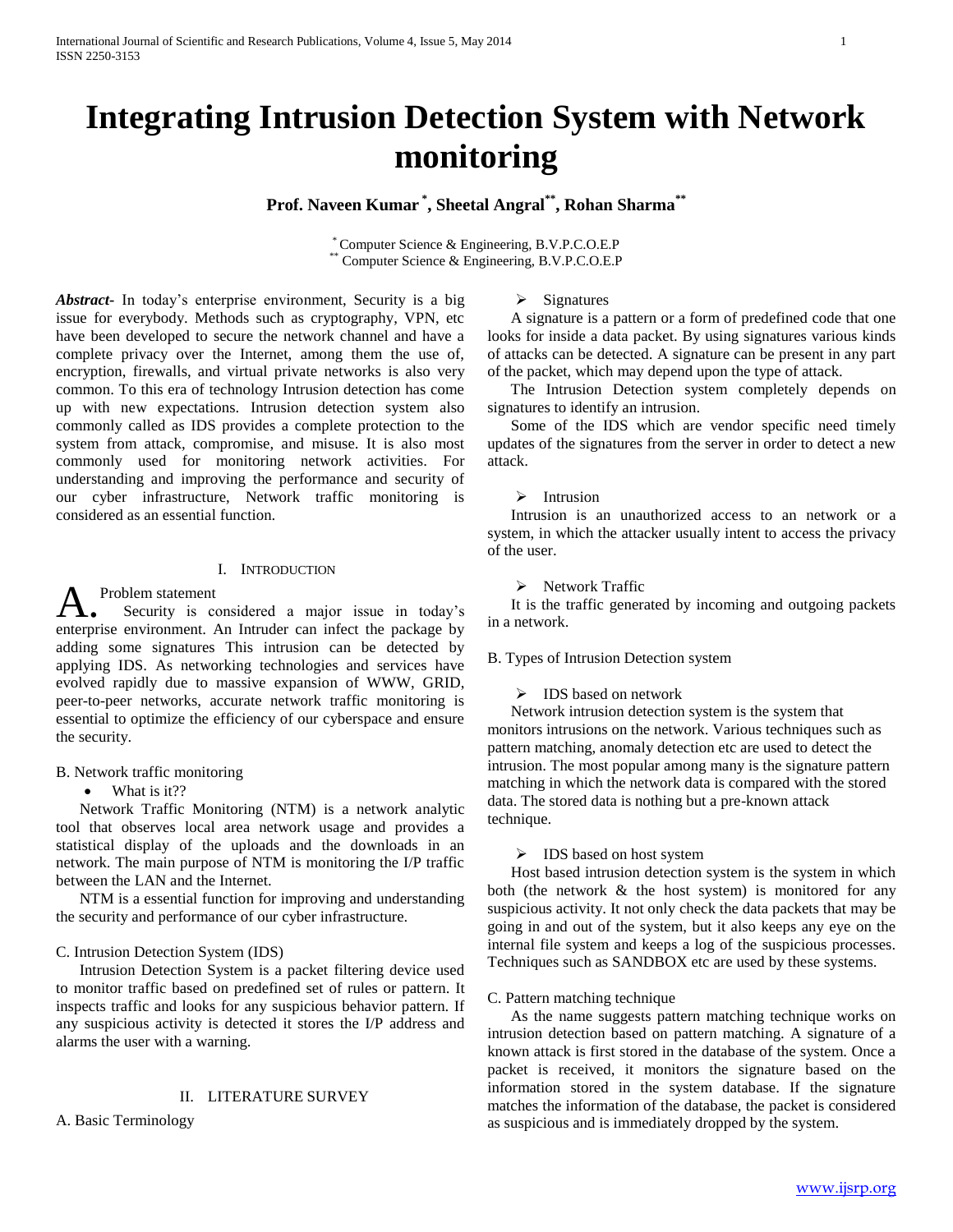All most all intrusion detection systems works on signature matching technique. Any packet that doesn't match the signature is marked as Safe by the system.

 Pattern matching technique is less flexible but easy to deploy. In most of the IDS, the packet is only examined if the particular packet is linked with a particular service or more precisely destined for a particular Port of the system. For instance, the system will fire an alarm for those packets that are destined for the PORT  $NO - 1234$  and the payloads of which have the string "hacker". This lets the system to vulnerable to the packets that can move (for instance Trojan Horse).

 The above example of patter matching is of course very simple one but extension to this is also simplistic. One can also include start and end point in the packet for which the system will apply pattern matching technique.

## D. Traffic Monitoring Tool

 Traffic Monitoring tool is the networking tool that is used to examine usage of local area network and provide a statistical data of uploads and downloads in a network. Monitoring tool is usually used to monitor I/P traffic between the LAN and the internet. It is a network diagnostic system that is used to monitor local area network and provide a statistical display of the same. The data can be further used to improve the network efficiency. Other problems such as locating the down server, receiving incorrect work request etc can also be removed.

## E. Why do we need it??

 When a packet is received by the system, it may contain malicious data. A powerful IDS is needed to identify these packets drop them immediately. Network monitoring tool can also be used to check the integrity of the packet.

## III. PROBLEM STATEMENT

 The most common technique used in IDS is pattern matching. Pattern matching works on the technique that signature of a known attack is first stored in the database of the system. Once a packet is received, it monitors the signature based on the information stored in the system database. If the signature matches the information of the database, the packet is considered as suspicious and is immediately dropped by the system. The IDS not only check the data packets that may be going in and out of the system, but it also keeps any eye on the internal file system and keeps a log of the suspicious processes.

 Network Traffic Monitoring (NTM) is a network analytic tool that observes local area network usage and provides a statistical display of uploads and downloads in a network. The network display monitor displays following information:

- Source address of the system that sends frame to the network.
- The protocol that was used to send the frame.
- Destination address of the system where the frame will be received.
- Data of the message that is sent.

 Capturing is the process by which a network monitor collects the information. All the information is stored by default in capture buffer. Also, one can apply restrictions on the information to be captured by the system and the data to be displayed on the monitor.

## A. Functional requirement

 The software to be developed should perform following functions:

- $\triangleright$  Sniffing of all the incoming and outgoing packets of the host machine.
- $\triangleright$  Detect intrusion attacks on the host with the use of pattern matching.
- $\triangleright$  After detection the application should alert the user about the unusual behavior or attack.
- $\triangleright$  The application should be able to block the traffic to and from the system which is found malicious.

## B. Feasibility study

Feasibility comprises of following:

- 1. Technical feasibility
- 2. Economical feasibility
- 3. Efficiency
- 4. Operational feasibility
- 5. Reliability

## 1. Technical feasibility

 Technical feasibility determines whether the application or system can be developed with existing resources and skills. The application should be flexible to adapt to any change so that it can be expanded further.

## 2. Economical feasibility

 Economical feasibility determines whether the application can be implemented with given limited resources and if it is worth spending. Cost benefit analyses is done to find the economical feasibility of the project.

## 3. Efficiency

 Efficiency is evaluated by measuring the degree to which system makes optimal use of resources to perform desired function.

## 4. Operational feasibility

 Operational feasibility determines whether the application operates according to the requirements specified by the user. It also determines whether it will work under any circumstances.

## 5. Reliability

 Reliability determines the ability of the application to avoid failures and if they occur then how to recover from them. It is basically a measure of frequency and severity of failures.

## C. System design: UML Use case diagram

1) Actors:

- Network: It represent a collection of machines connected to the host machine and passes the packets from one machine to another.
- IDS: it takes packets from the network, analyzes them and finds intrusion.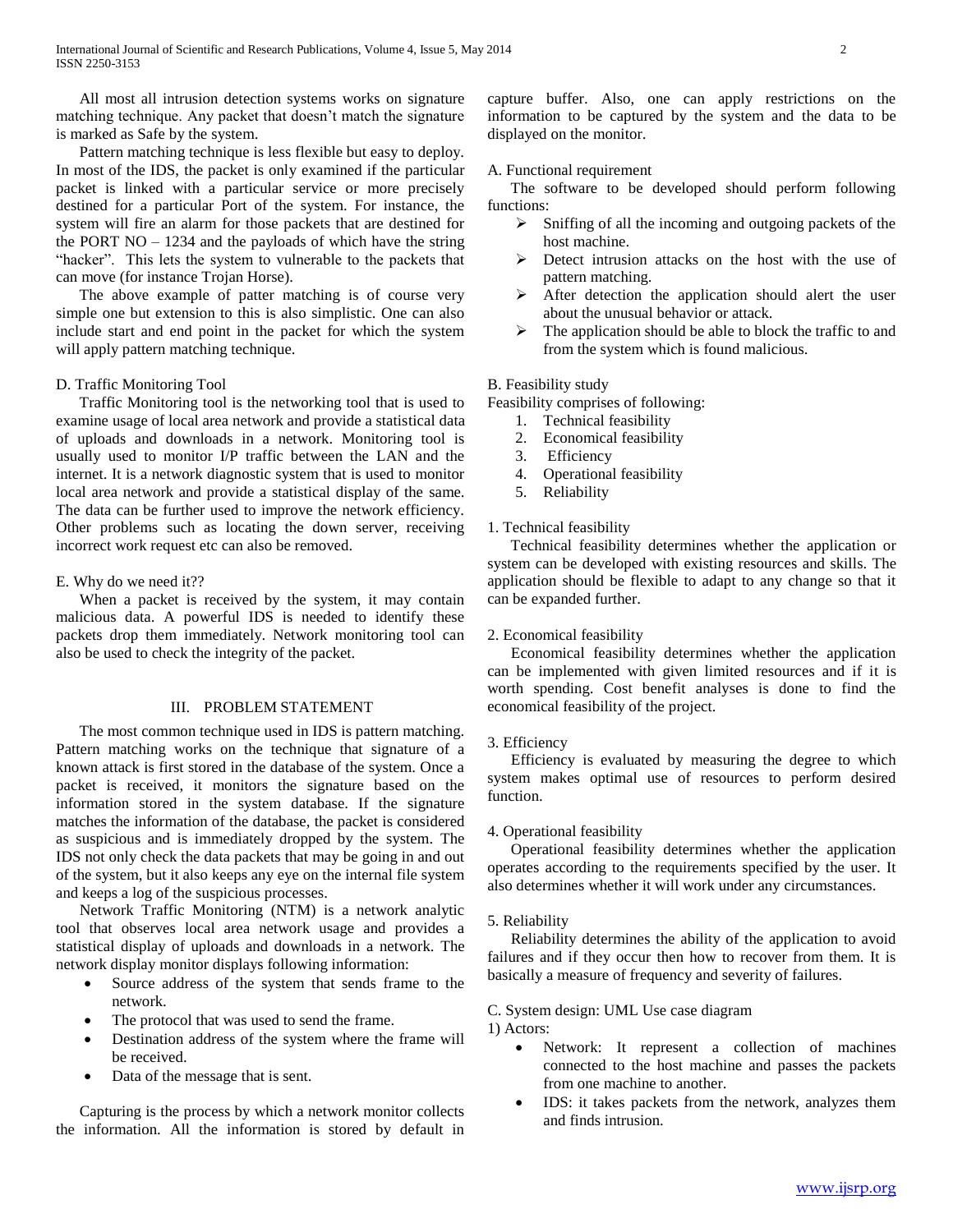International Journal of Scientific and Research Publications, Volume 4, Issue 5, May 2014 3 ISSN 2250-3153

 System owner: System owner is the client accessing services from the server.

2) Use Cases:

- Packets: All the I/P packets in the network come to IDS for analyses.
- Alert system: Alerts the system owner if intrusion is detected.
- Pattern recognition: It carries out the task of pattern matching from the known pattern of attacks saved in database.
- Log In: It authenticates the user and activates the IDS.



## IV. PLATFORM USED

#### A. Visual C++

 Visual C++ is a powerful front end GUI tool which is used to develop application programs. The interface consists of integrated set of menus, tools, windows, directories, etc that allow the user to create, refine and test the application from one place.

The added advantage of visual  $C++$  is its inbuilt Microsoft foundation class libraries. By using these classes one can create windows, sockets, forms etc. These libraries are included to reduce the overhead of developer in creating windows and interfaces and so that he can concentrate on application development. Moreover visual C++ also supports network programming with given access to the network interface card (NIC).

 Visual C++ being an object oriented language also supports features such as polymorphism, encapsulation etc.

## B. WinPcap

 It is a freeware which is used for direct network access under windows. WinPcap provides architecture for network analyses and packet capturing for win32 platform. It includes following features:

- Kernel level packet filter
- Low level dynamic link library( packet.dll)
- System independent and a high level library( wpcap.dll)

 In order to directly handle the network traffic WinPcap have a low level view. WinPcap can facilitate:

- Raw packet capturing
- Filtering the packets according to the set of rules defined by the user.
- To gather statistical data related to network traffic.

## V. IMPLEMENTATION

#### A. Network traffic analyzer

The window for network traffic analyzer is as follow:

|             | Network Browser Network Traffic Analyzer   Host Traffic Analyzer   SNMP Monitoring |                          |        |
|-------------|------------------------------------------------------------------------------------|--------------------------|--------|
|             |                                                                                    | NETWORK TRAFFIC ANALYZER |        |
| ARP         | 3308                                                                               | TCP                      | 16     |
| P           | 434909                                                                             | <b>FTP</b>               | Ю      |
| <b>ICMP</b> | 19                                                                                 | <b>HTTP</b>              | 0      |
| <b>IGMP</b> | 37                                                                                 | <b>DNS</b>               | 18     |
| <b>UDP</b>  | 434857                                                                             | SMTP                     | 10     |
|             | Bandwidth Usage:                                                                   | 3066.61600<br>Kbps       |        |
|             |                                                                                    |                          |        |
|             |                                                                                    | OK.                      | Cancel |

B. Communicating with client

Client will be ready to receive the file.

C. Sending file

The file is sent and acknowledgement is received.

D. Pattern Match

 If the pattern is matched, then the file is dropped by the user system.

## VI. CONCLUSION

 Host based intrusion detection system not only check the data packets that may be going in and out of the system, but it also keeps any eye on the internal file system and keeps a log of the suspicious processes. Traffic monitoring tool is the networking tool that is used to examine usage of local area network and provide a statistical data of uploads and downloads in a network. It is supported by all windows based operating system. With network traffic monitoring one can easily filter the content and focus on the required data.